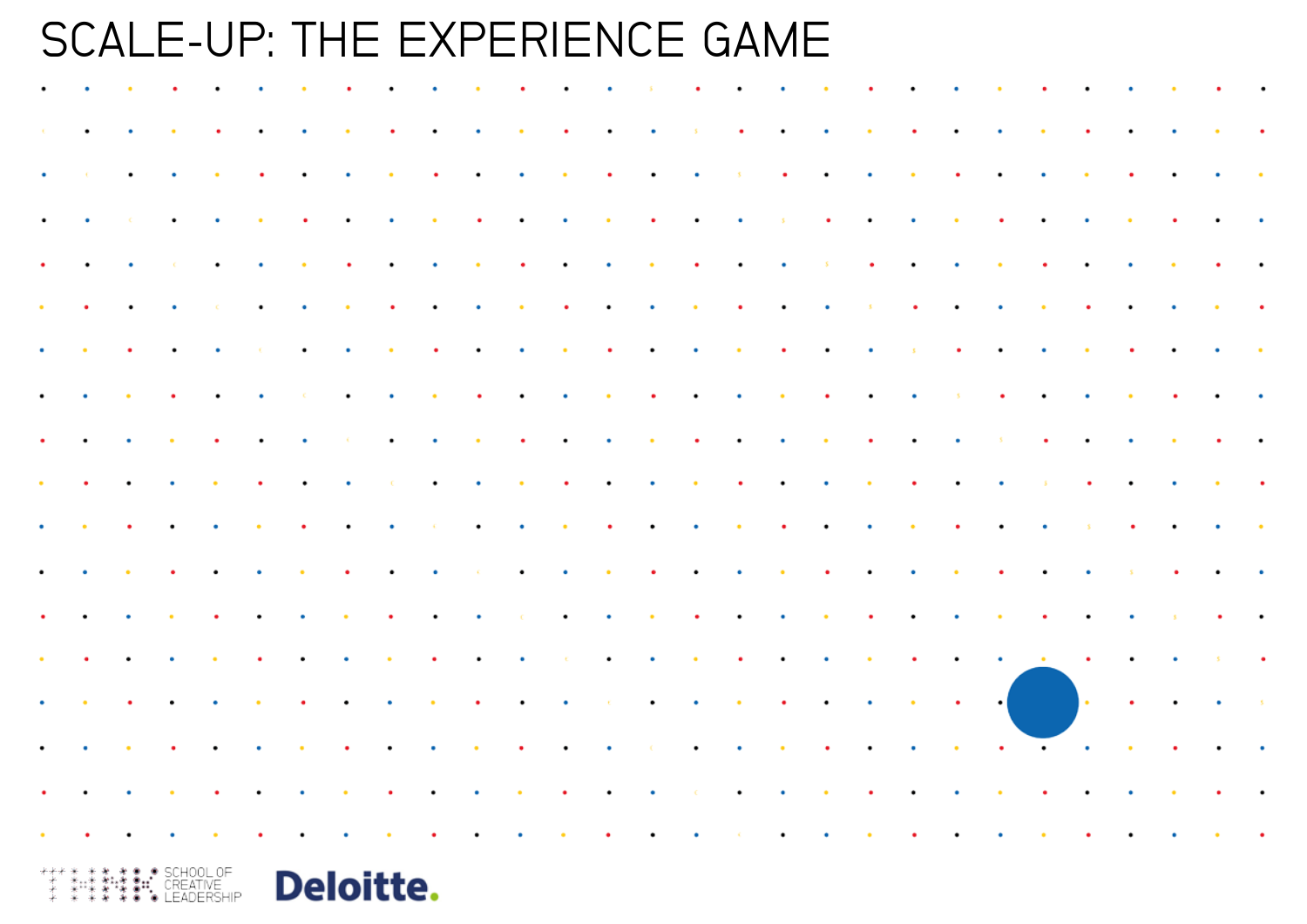**What does it take to beat the odds and create a true scale-up? Scale-ups, also referred to as fast-growing market innovating new enterprises, disrupt and revolutionize entire industries. They embody ingenuity, innovation, and foresight.**

**There is no formula to success. Every scale-up is a unique story in which luck always plays a major role. Still, there are some common elements that seem to materially increase the scale of success: experienced leadership, design for scalability, and patience to get market timing right.**

Fast-growing startups, also called scale-ups, are important. Defined as companies that grow to more than \$10 million by their 5th year of revenue, they constitute a large chunk of employment and revenue of all startups in their cohort once they reach maturity.

Once they reach that stage, which occurs on average in their tenth year, their valuation can amount to billions.

**EXHIBIT 1** 



Scale-ups are also exciting. They demonstrate a spectacular growth and expansion, while revolutionizing industries with new business models. Coming from nowhere and with a fresh new outlook, they topple incumbents that have been around forever, all the while garnering unprecedented wealth for their founders. Today, scale-ups are omnipresent and have embedded themselves into our daily lives – just think of Facebook, Google, and Uber.

Creating a scale-up is truly against the odds. Our research shows that the chances of a new enterprise to ascend as a scale-up are around 0.5%, which means that only 1 out of 200 surviving new enterprises will become a scale-up. "Unicorns" make up the even smaller subset of scale-ups; only 104 startups are valued over \$1 billion.

These figures stay the same whether the startup is founded in Geneva, Amsterdam, Shanghai, Tel Aviv, and even Silicon Valley. These odds also stay the same whether the startup is in software or hardware, healthcare, energy, financial services, or consumer goods.

Deloitte Fast Ventures and THNK set out on a journey to explore the dynamics and characteristics of scale-ups. We assembled a database with 400,000 new enterprises<sup>1</sup> from all over the world and collected financial figures, business dimensions, and leadership characteristics. We looked for commonalities and patterns within the hard data that would help answer our question, "*How can we recognize a potential scale-up and what improves its ability to scale?*"

 $\overline{2}$ 

<sup>1</sup> Defined as new enterprises excluding independent professionals, craftsman, non-profits, farming, and small hospitality companies.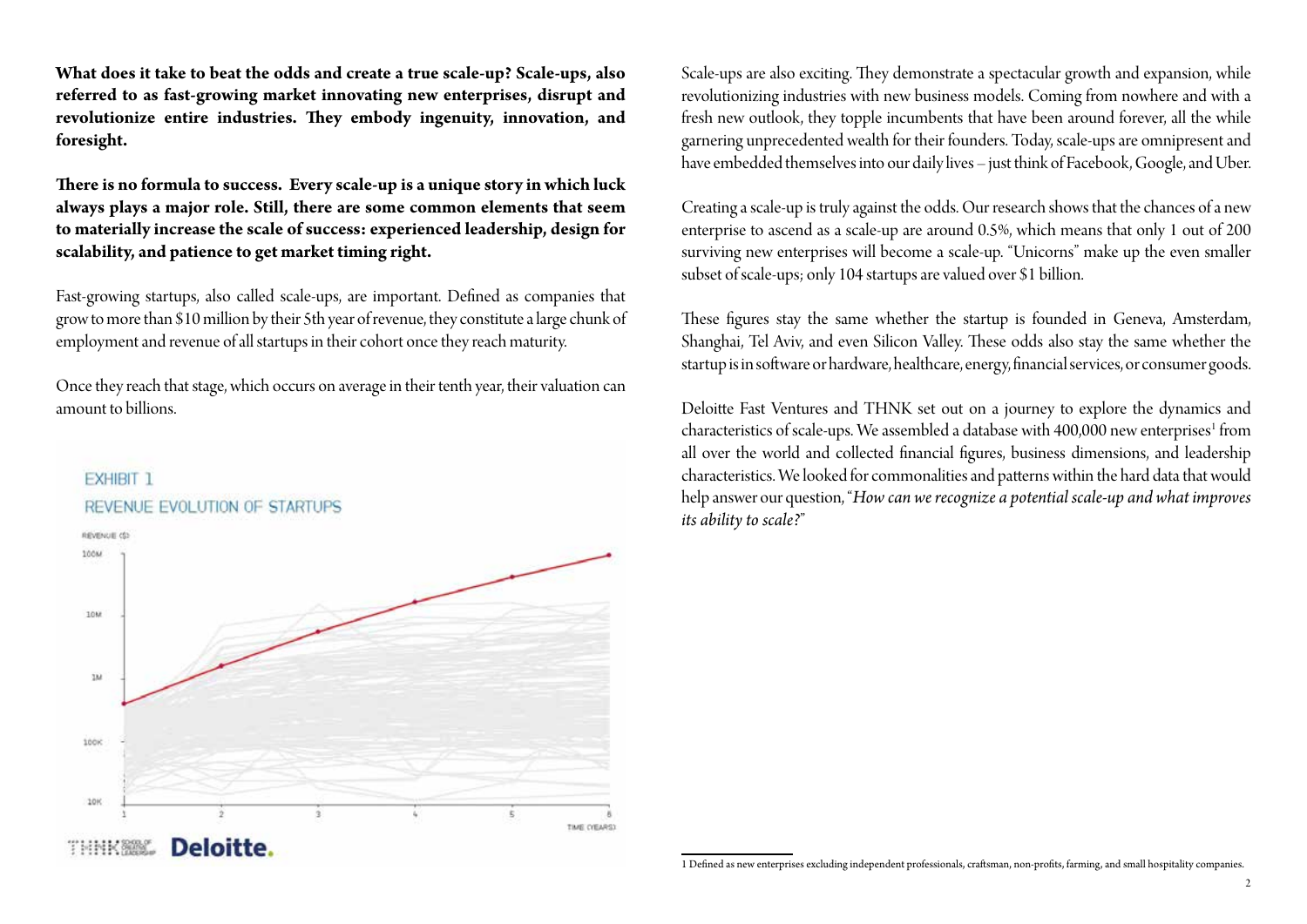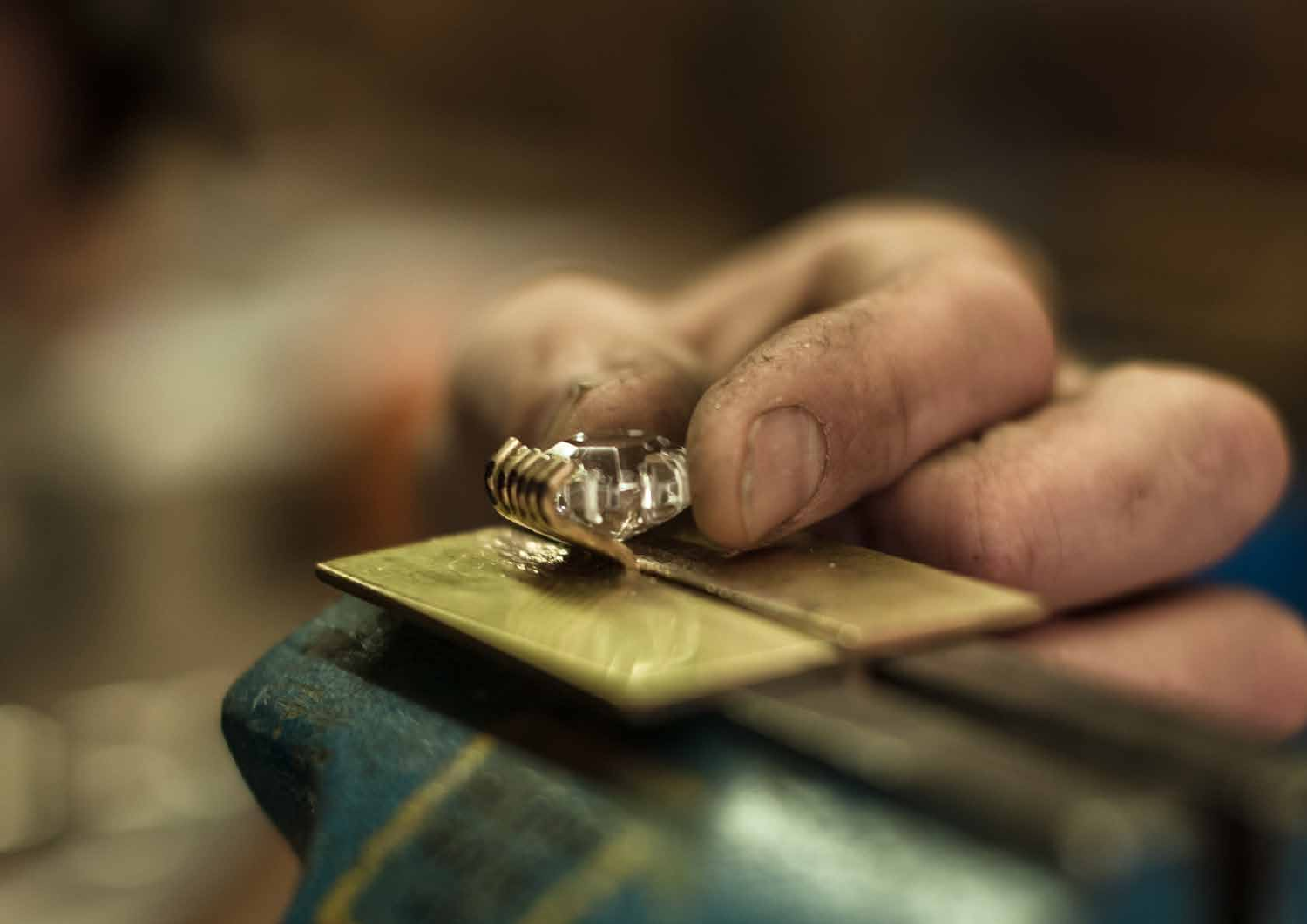## EXPERIENCED LEADERSHIP

While we all recognize the stereotypical image of the 20-year old college dropout that goes on to become a billionaire, our data clearly states otherwise. What we found was that the founders of scale-ups, as opposed to startups, all had prior corporate experiences under their belt.

#### **EXHIBIT 2**

#### **EXPERIENCED FOUNDING TEAMS**

PERCENT OF UNICORN FOUNDING TEAMS THAT HAVE AT LEAST 1 EXPERIENCED TEAM MEMBER



#### Deloitte. THNK SEC

Many of them already had entrepreneurial experience (successful and not), and academic degrees. Interestingly, it was a founding team – versus a single individual founder – that started half of all scale-ups. The university dropout that went on to launch the start-up that made him a billionaire might be a popular image in the media, but it is a rare case within an already rare category.

This also means that university incubators and first-time startup support systems are not the breeding ground for scale-ups. They serve foremost as a playground sandpit for firsttime entrepreneurs and for graduates that will thereafter move into the corporate world. Only later in life and packed with experience and know-how are they likely to launch their scale-up.

So then the question becomes, how does this experience manifest itself? How does it teach and inform founders differently than first-time entrepreneurs, and help them make decisions that increase their chances of realizing a scale-up?

#### FUNCTIONAL DEPTH

Starting a business requires a combination of motivation and mindset, including independence, street smarts, agility, persistence, and drive. Creating a scale-up requires an additional functional edge: a capability that is distinctive when compared to the incumbents in the field, which cannot be copied quickly and has broad market application.

Developing these capabilities requires significant time dedication. As Malcolm Gladwell famously stated in his bestseller *Outliers*: success is made by putting 10,000 hours of work into something you love. Before Mark Zuckerberg or Bill Gates started their respective world-changing businesses, they had both put in many years of experience and hard work behind their computers. Martha Stewart began planning her classmates' birthday parties at the age of ten, and moved into a freelance catering business for offices in the upstate New York area that eventually turned into a billion-dollar, self-standing pioneering industry.

Scale-up founders typically have the research background and industry experience that qualifies them as true masters of their particular trade. A 2014 Deloitte report on scaleups in the UK showed that 61% of leaders said they would grow quicker if it were easier to hire specialists from established businesses. Looking at it from this perspective, it is not a coincidence that Israel excels in scale-up companies that specialize in security.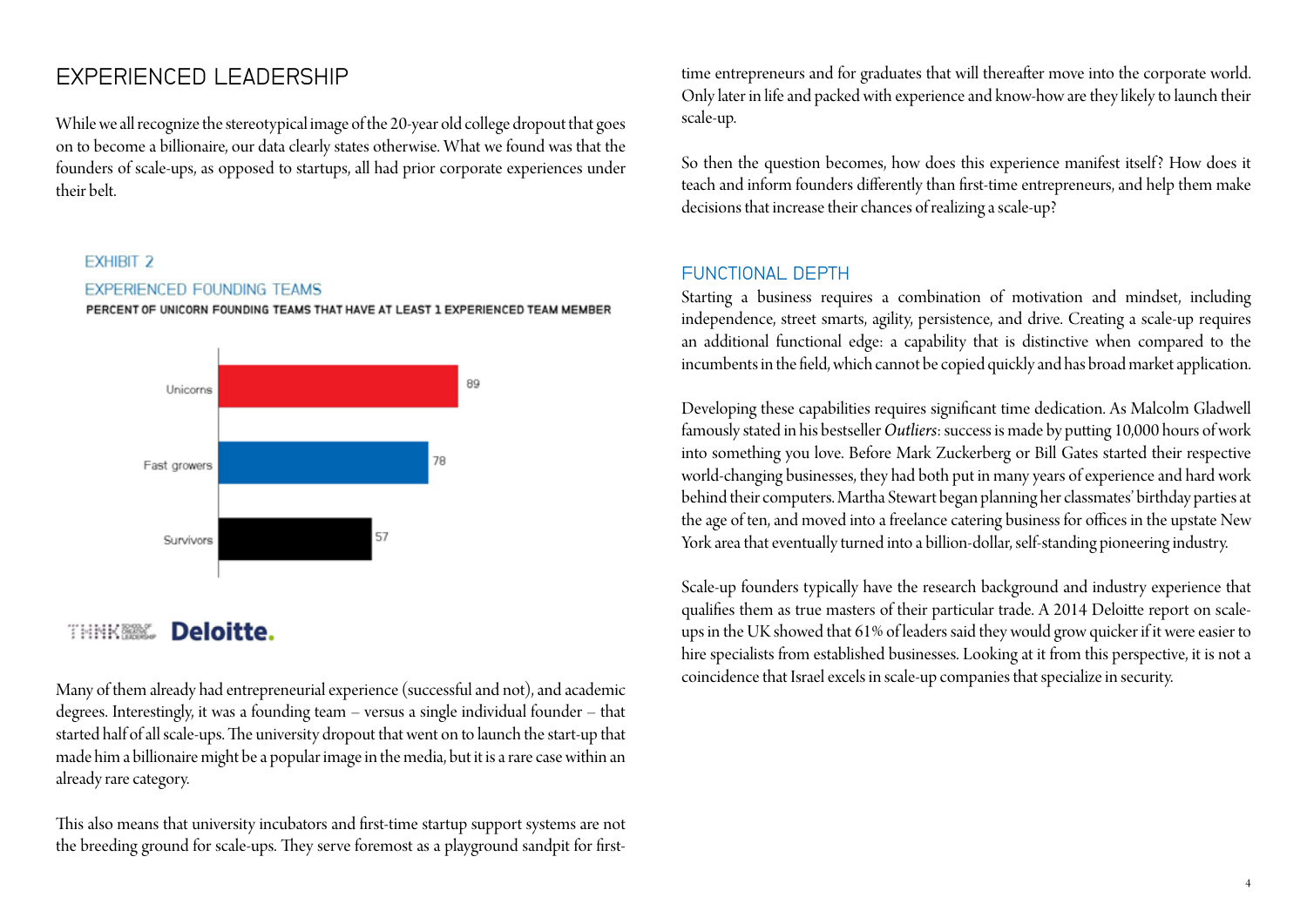Finally, what is vital in terms of experience is the deep understanding of your customer, and thus your market. 85% of all unicorns are active in a market where at least one of the founders had extensive market know-how and insights before embarking on their success story. In fact, the majority of cases saw the founders come to their breakthrough moment of insight while working at industry leaders like Google, Microsoft, or Apple. As is the case with the majority of unicorns, the experience within their specific market allowed the founders to recognize a business opportunity that would outperform and outsmart the incumbents in their own field.

#### LEADERSHIP MILEAGE

Considering that 50% of new enterprises fail before their fifth year of revenue, creating even a small business is a real accomplishment. It is meaningful and empowering as it creates independence, economic contribution, and (self-)employment. Many leadership dimensions come to play within those first five years, among them communication effectiveness, confidence, and creativity.

Leading a scale-up requires additional leadership dimensions: the ability to inspire, direct, support, empower, and enable many, many others.

The majority of these abilities and qualities are developed through years of experience. Leading others cannot be learned from reading books or listening to leadership lectures. It can only happen after years of trials, errors, feedback, encouragement, and an increase in responsibility. Experience in leading others starts at a very young age, which develops into adolescence, and goes on to reach full maturity in adulthood. As a result, we see that the founding team members of scale-ups typically have multi-year experience in leading others.

#### ADVANCED INTUITION

Creating something new is intuitive. After all, one can never prove that a new idea will work until it has been created and tested. As the saying goes, it is difficult to predict the future, especially as you have no data.

Intuition is a developed sense. You can only intuit whether or not a new product will fly off the shelves, or whether a new business model will take off, or whether a new service will

expand across borders if you have a good sense of the market in which you are operating. "The best qualification for a prophet is to have a good memory," said George Saville, and this results from studying past successes and failures, analogies from other situations and industries, and repeating patterns. All these will fine-tune one's intuition about what might be possible next.

Hence, founders of scale-ups are older, typically in their forties. The founders of the majority of unicorns have twice as much work experience as startup founders. They also have experience-rich backgrounds, both in a professional and a personal sense. The latter can mean multi-cultural backgrounds, extensive travel opportunities, and a diverse education.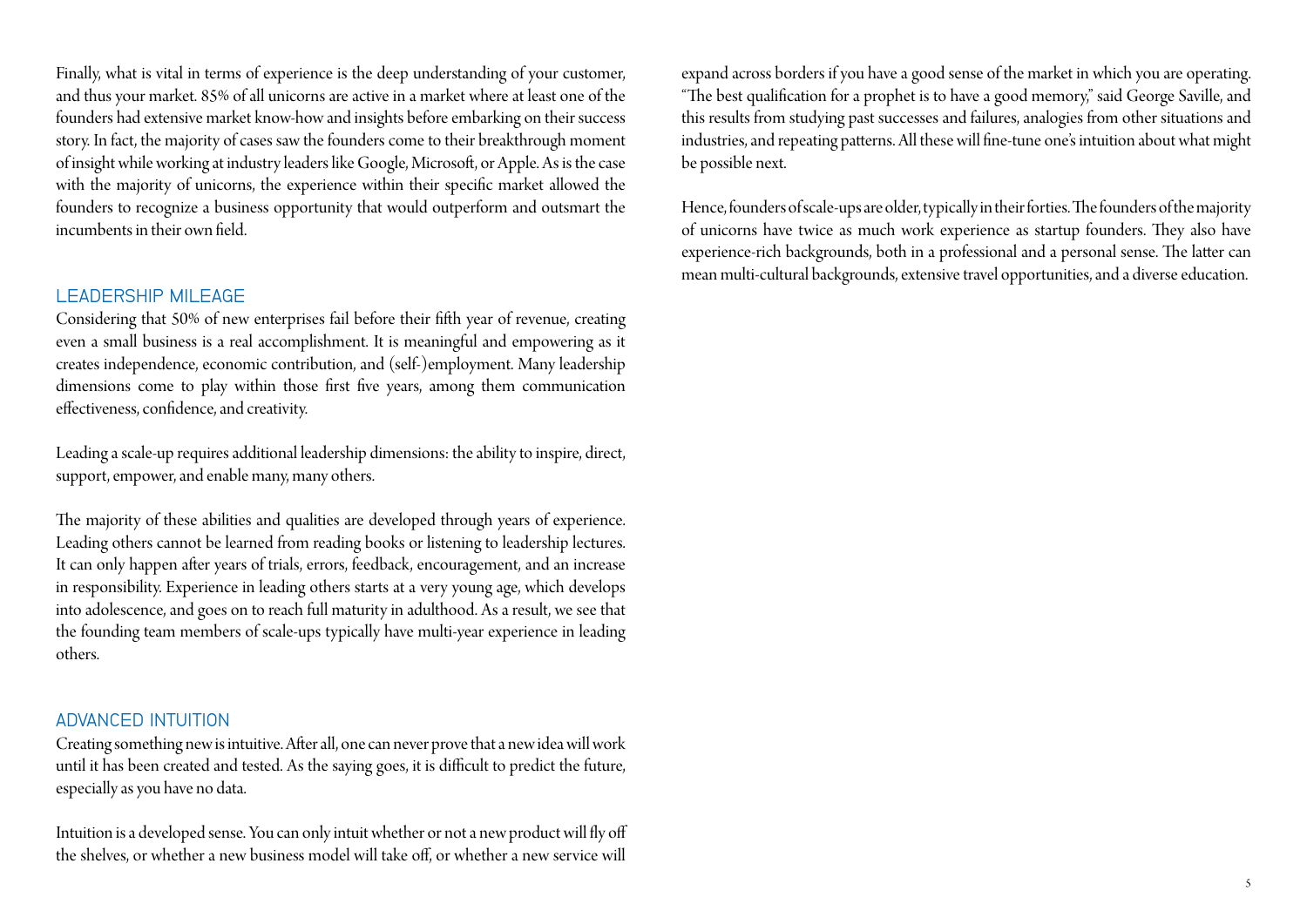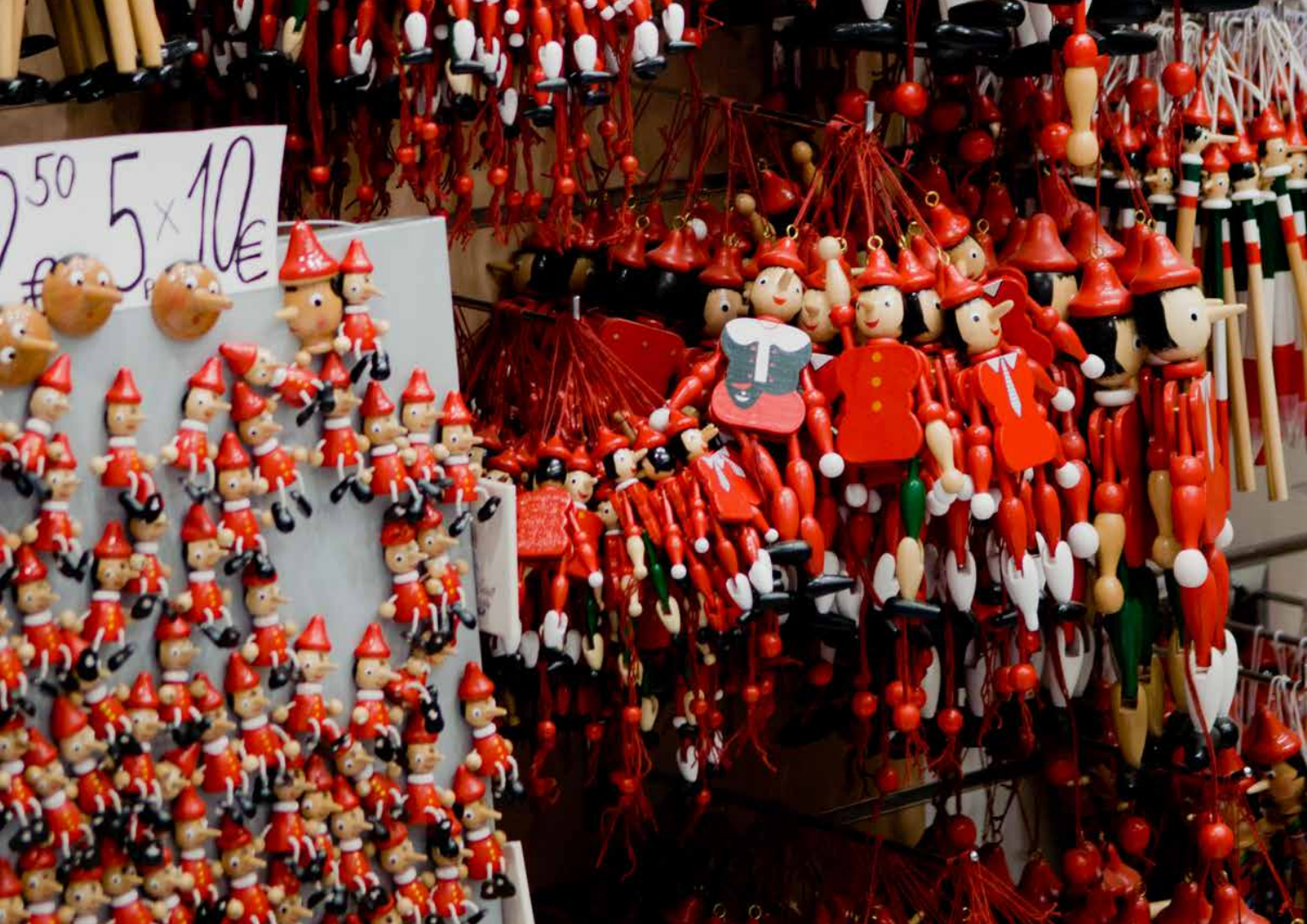## DESIGNED TO SCALE

The majority of startups is designed to quickly develop a product and realize a profit margin as soon as possible. They work on the assumption that as long as customers will like the product, revenues will grow and the company will at some stage become profitable, since some costs are fixed. First-time entrepreneurs experience that even when initial customer feedback is positive, quick-growing revenues is not the obvious consequence. Also, they find that customers expect ongoing product improvement with greater functionalities, which was not anticipated in the initial product design.

As product volume grows, so does complexity, and that results in costs growing even faster than revenues. The company's growth is therefore stunted and ends up occupying a local niche. The median successful start-up realized \$300K of revenues after five years, and realizes 5% annual top-line growth thereafter.

#### CATCH A WAVE

A typical startup has a very specific plan: to launch as quickly as possible, given that it tends to work on very limited resources. Many incubators and accelerators promote and facilitate this fastest-time-to-market model, and advise to make a minimum viable product that will launch as quickly as possible. The idea is that pivoting will take place after the product is on the market, as insights will allow for improvement along the way. This will ideally convince investors to finance the subsequent development stage. While this approach is a testedand-proven way to determine whether a new product can establish a minimum market position, it says little about its scale-up potential.

A scale-up distinguishes itself by getting the market timing right. The right timing means various things: the first is that the industry itself is experiencing growth. This allows for newcomers to have room to capture scale without directly costing sales volume to the incumbents, which would invoke a competitive reaction. Also in periods of industry growth, price competition is less severe. We found a significant correlation between growth rates of new enterprises and the growth rate of their respective industry subsector.

Some industries can experience a real "wave" - a large shock, movement, or trend that opens up the market. This can be a customer trend, for instance the growing appreciation of sharing products or goods, or the affinity with sustainability and healthy living. It can

also be a technological breakthrough, for example the introduction of 3D-printing or the economic viability of solar panels. It can be a change in regulation or in the economy, as shown by the impact of the most recent economic downturn.

We used Google Trends to define and analyze over 30 waves in consumer trends, technology breakthroughs, regulatory changes, or economic shifts. These are the kind of major waves that are featured on the front pages of major newspapers and magazines. Successful scaleups, and unicorns in particular, in almost all cases coincided perfectly with a wave.

### **FXHIRIT 3** PERCENT OF UNICORNS ON A WAVE



#### Deloitte. THNR BBE

Think of Xiaomi riding the smartphone wave; Uber riding the sharing economy wave; Palantir riding the big data wave; SpaceX leveraging the discontinuation of the spaceshuttle program.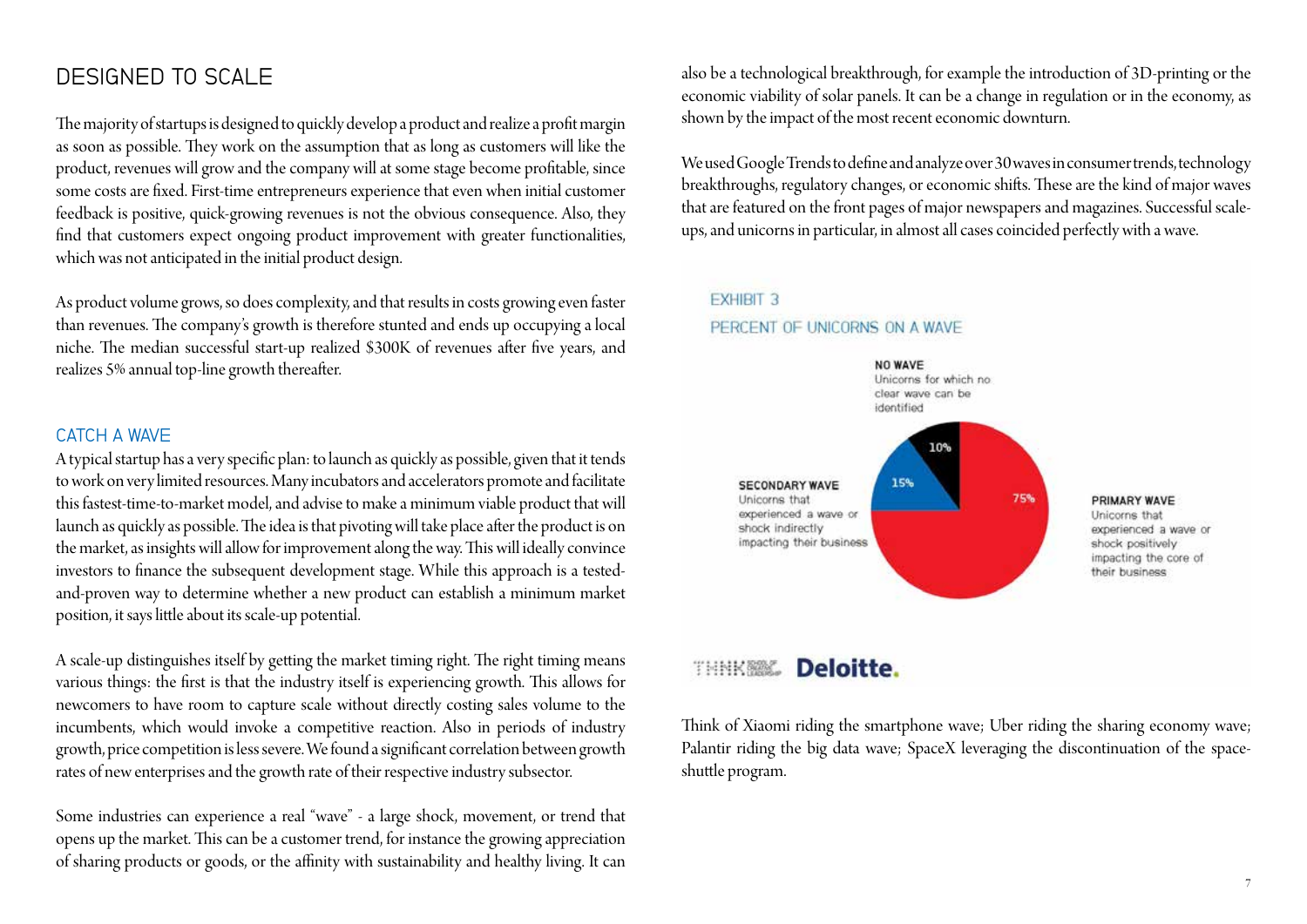Waves typically have an S-curve pattern: the wave starts to slowly gather momentum, then accelerates, until it grows to full impact and stabilizes or tapers off. The large majority of unicorns timed their market introduction just before or exactly as the wave took off. Of those, about a quarter was ready long before the wave began to form.



Scale-ups are more patient and take more time to get ready. For startups and scale-ups, we measured the time between establishing a legal entity and obtaining the first revenue, and what the data showed was that scale-ups took more than two times longer for market launch. They have the stamina to do all necessary preparation and wait until the conditions are right for market entry.

#### SCALE POTENTIAL

A business concept that is "designed to scale" can be witnessed from the outside. Some products are inherently more scalable than others: software products, online services, media and entertainment formats and content, electronics, infrastructure, and energy are some examples. Scalable products address larger markets and are well suited for international roll-outs. We found that 25% of startups were based on scalable products, while 85% of scale-ups had products that were designed to scale.

B2B businesses are more successful scale-ups than B2C, even among unicorns. B2B business models tend to take more time in the beginning, giving extensive focus to getting the product right for the first launch. But once they take off, they really take off.

"Designed to scale" can also be designed-in, that is, creating a business model that scales. This can mean an "open" business model which takes advantage of customer networks to scale. This allows the product or service to spread quickly. Uber is a prime example of an open business concept that is sustained by taxi drivers volunteering to join and an intensive feedback system to motivate drivers, and customers. Its customers spread their positive experience among family and friends, and thus encourage others to join.

Almost all unicorns (except for a true outlier like SpaceX) aim for large homogenous target markets, launch products with high "must-have" appeal that is easily accessible (e.g., mobile based) and require to be used frequently, preferably several times a day. Furthermore, they stimulate users to engage friends, peers, and colleagues to use the product: think of Whatsapp, Snapchat, Pinterest, and, of course, Facebook and Twitter.

#### WILLINGNESS TO SCALE

Scaling potential can also be judged by looking into the eyes of the founding team. Do the founders want to change the world, do they articulate their vision to become really big? Do they create a management team that is truly heavy-hitting, and able to build something at scale? As Bruce Kirchhoff stated in 1994, "*It is widely believed that all highly innovative firms are destined for high growth. This is not true. Some firms and entrepreneurs are simply not willing or unable to obtain the resources they need for achieving growth. In fact, it is my estimate that the unwilling exceed the unable, but no entrepreneur will admit to being unwilling. Still my experience is that the largest percentage of constrained growth firms are self-constrained.*" We were able to validate this in our mentoring experience with several hundreds of new enterprises.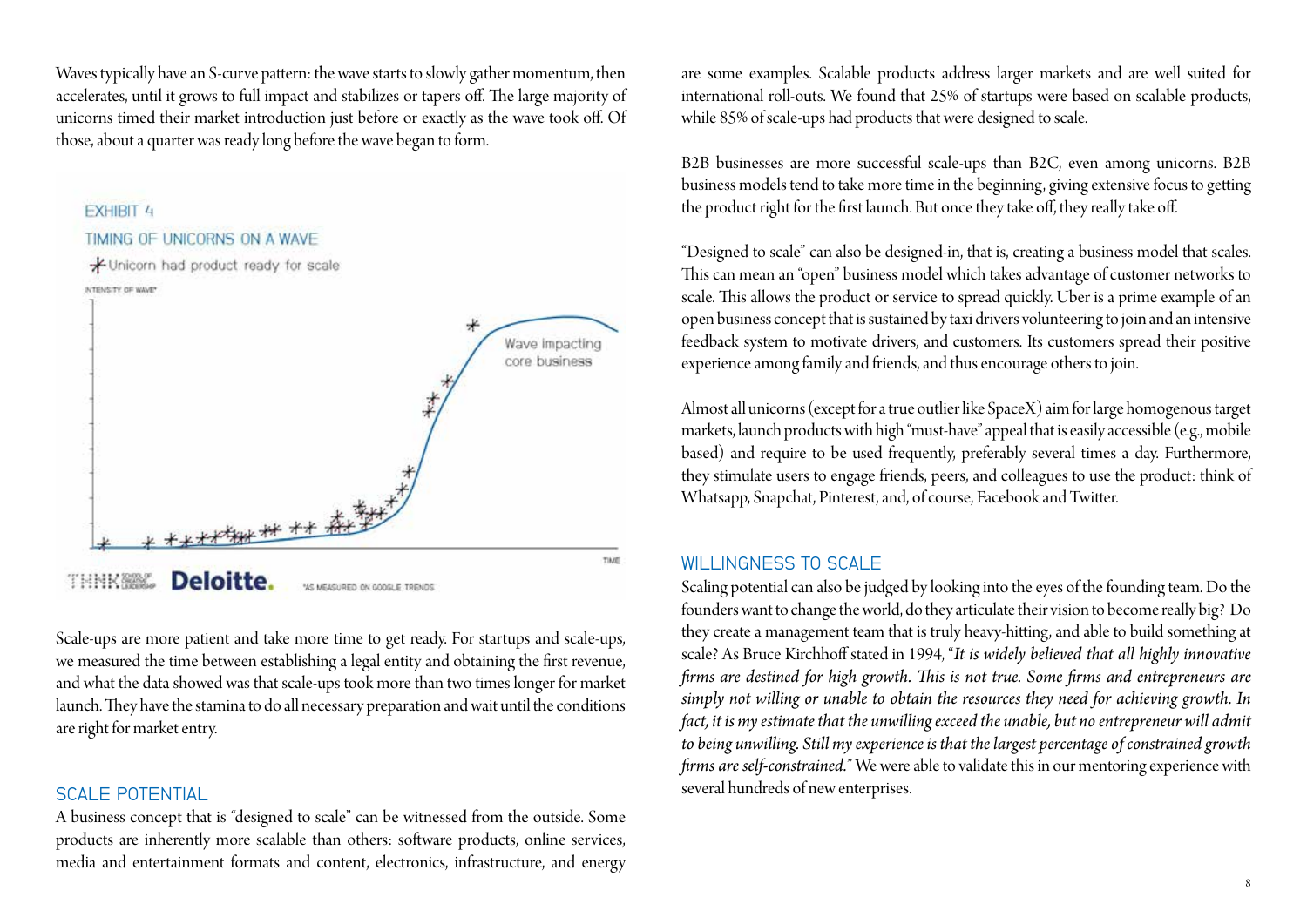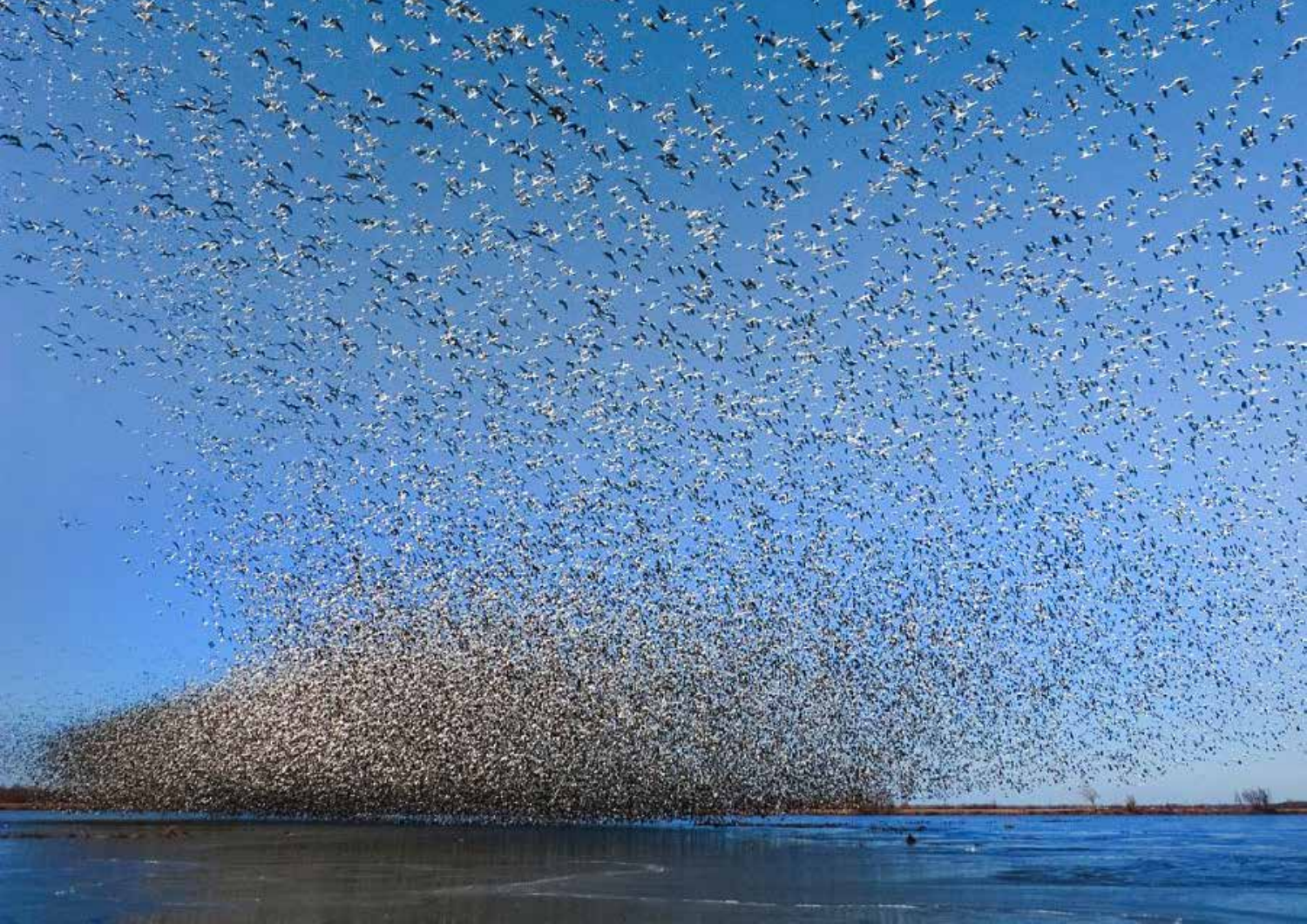## THE SCALING ACT

Is there anything that can guarantee scaling? That is, assuming that the business concept is designed for scalability and that the leadership is experienced and wants to shoot for the moon.

Our research concluded that scaling is a "drop-off game" – a group of new enterprises with the potential for scale-up takes off with high growth rates, but sees their pace eventually slow down. The new enterprises with a slow growth after launch or a missed growth period almost never regain speed later on. The top 20% of new enterprises in terms of first-year revenue have a 70% chance to stay in this top-league over the next five years. The ones that started in the mid-quintile in the first full revenue year only have a 7% chance of becoming a top-revenue player later on. The bottom quintile will never reach that top 20%. In other words, aim to start in the top league, and then keep up the pace.

"Keeping up the pace" is not about dogged persistence. Instead, scale-ups maintain a dynamic focus; they maintain a clear long-term vision, but are not afraid to be flexible and adaptable, which can be done by changing products and their business model along the way.

Scale-ups do not use their customers as guinea pigs. They turn their users into ambassadors by over-delivering from the very start, and keeping up that standard along the way. To quote Seth Godin, "*Lean entrepreneurs can talk about the minimum viable product, but far more important is the maximum do-able project. Given the resources you have (your assets, your time, your patience), what's the biggest thing you can possibly pull off?*"

A scalable organization is key. Once an organization starts to scale, it can become complex, bureaucratic and administrative, or ends up duplicating efforts for lack of coordination and control. Centralized development and production with decentralized sales and services as organized by country is one effective structure for scaling, as seen at Google, Apple, Huawei, Facebook, Salesforce.com, and Uber. But all of this flies in the face of the entrepreneurial and decentralized spirits of many start-up founders.

Scale-ups anticipate and avoid the complexity of supporting ill-designed product delivery systems that have not been designed for delivery at scale. High-performing innovators rapidly drive down the cost curve, and realize ongoing improvement in functionality and

customer service. This requires deep industry-specific operational expertise: Airbnb, for example, preemptively solved the problem of how to deal with hundreds of thousands of rooms that needed timely payments by using automation. In an offline world, these cash flows would require streamlining by thousands of account managers. The Airbnb business model was designed so that the entire process be computerized and directly handled between the landlord and tenant. As a result, less than 0.5% of payments require Airbnb's involvement. Now that's scalable.

Finally, as soon as unicorns pick up substantial growth, they apply for billions in investment money. At the time of writing this article, the 104 unicorns in our dataset had jointly acquired \$404 billion of investment money – almost \$4 billion per company. What do they use it for? Growth. Outcompeting the competition. On his last funding round of over \$1 billion, Uber CEO Travis Kalanick pointed out that while Uber doesn't need money to flourish, the extra cash will allow them to conquer the Asian market earlier than they could without it.

\* \* \*

Does all of this compile a magical formula for scale-up success? The truth is no, it does not. What we do know is that there are some factors that can actually make a huge difference, and these can be controlled and designed for the specific purpose of scaling. When the average odds of success are less than 0.5%, that difference can be quite big.